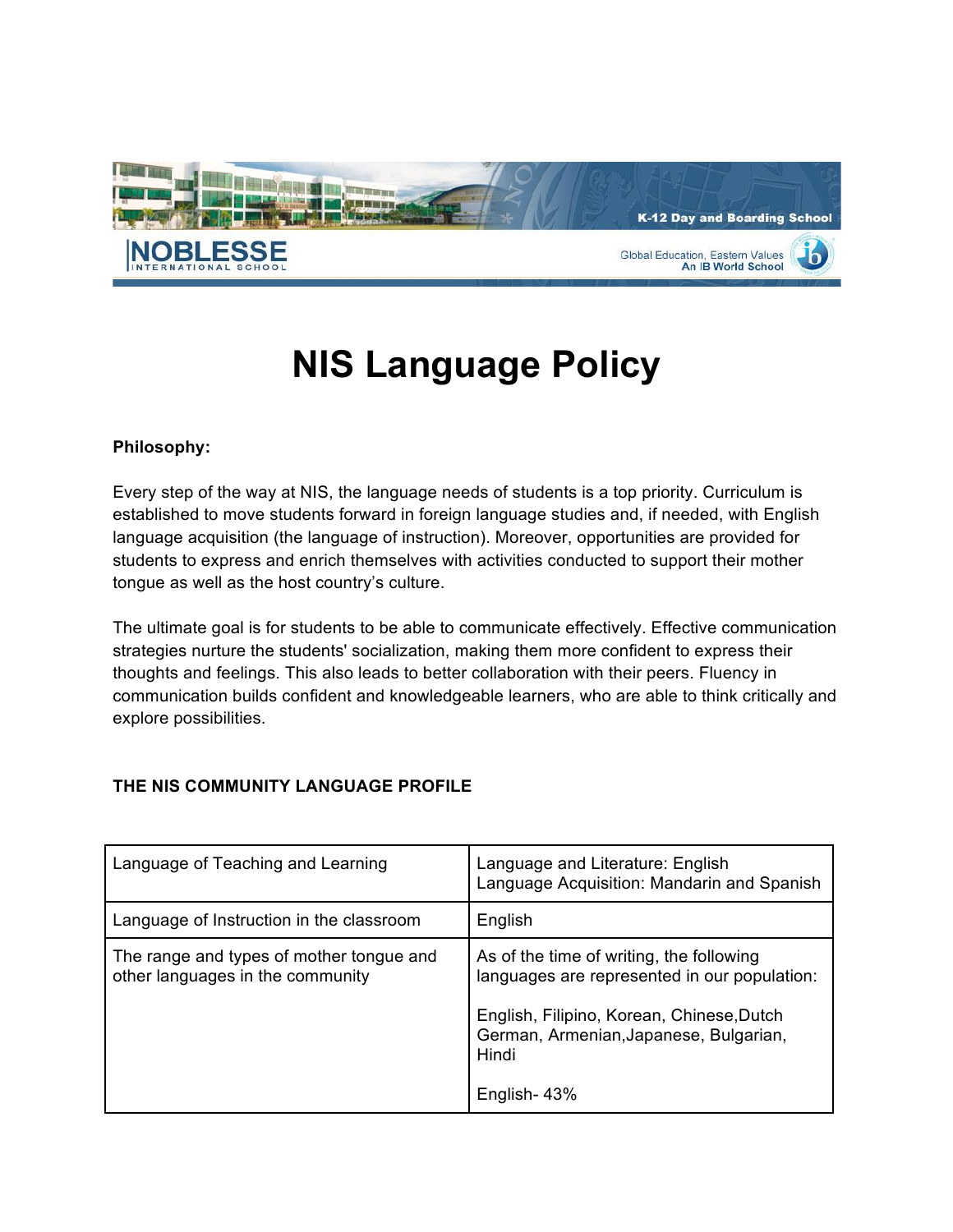| Korean- 27.2%<br>Filipino-20.6%<br>Others- 9.2%                                                  |
|--------------------------------------------------------------------------------------------------|
| The information above, was gathered based<br>from a survey done for the school year<br>2021/2022 |

## **ENGLISH LANGUAGE ASSESSMENT**

Students are holistically assessed in English and, if needed, placed in English courses that are geared toward maximizing student achievement - and maximizing accessibility to all curriculum. Students enrolling at NIS in grades 6-10 are assessed in English speaking, listening, reading, and writing. These assessments are conducted under the supervision of the ESL Teacher. Based on assessment results, students who are deemed to lack academic English proficiency for their respective grade levels are properly endorsed to the subject teachers, in order to provide appropriate classroom support.

Students whose first language is not English may benefit from one or more of the following strategies:

visual aids, graphic organizers, demonstrations, dramatization, small, structured collaborative groups (Learning in a language other than mother tongue in IB programmes,April 2008)

In cases, where additional support is needed, the students will be referred to the ESL teacher for further evaluation and guidance.

## **ESL PROGRAM FOCUS AND LEVELING**

ESL classes are geared toward accommodating a broad range of ages and ability levels among its students. The leveling of classes varies, based on the varied levels of students as they enroll in NIS. Scheduling is organized for students to receive the best instruction according to their ability levels. Barring extenuating circumstances, students are grouped as closely as possible by age. ESL instructors collaborate, communicate, and plan lessons to build a balanced curriculum for all students. The ESL flow chart document explains the stepby step process of the ESL program followed by the school.

## **LANGUAGE AND LITERATURE IN ENGLISH**

Language and literature classes are split into "Literature" and "English Language Arts" to maximize the active use as well as to ensure neither portion is favored over the other. English proficiency allows students to communicate and connect in our global society, so our classes encourage students to engage with their topics and each other. Collaboration is a key pillar to personal and professional development for our students, so they will engage with the language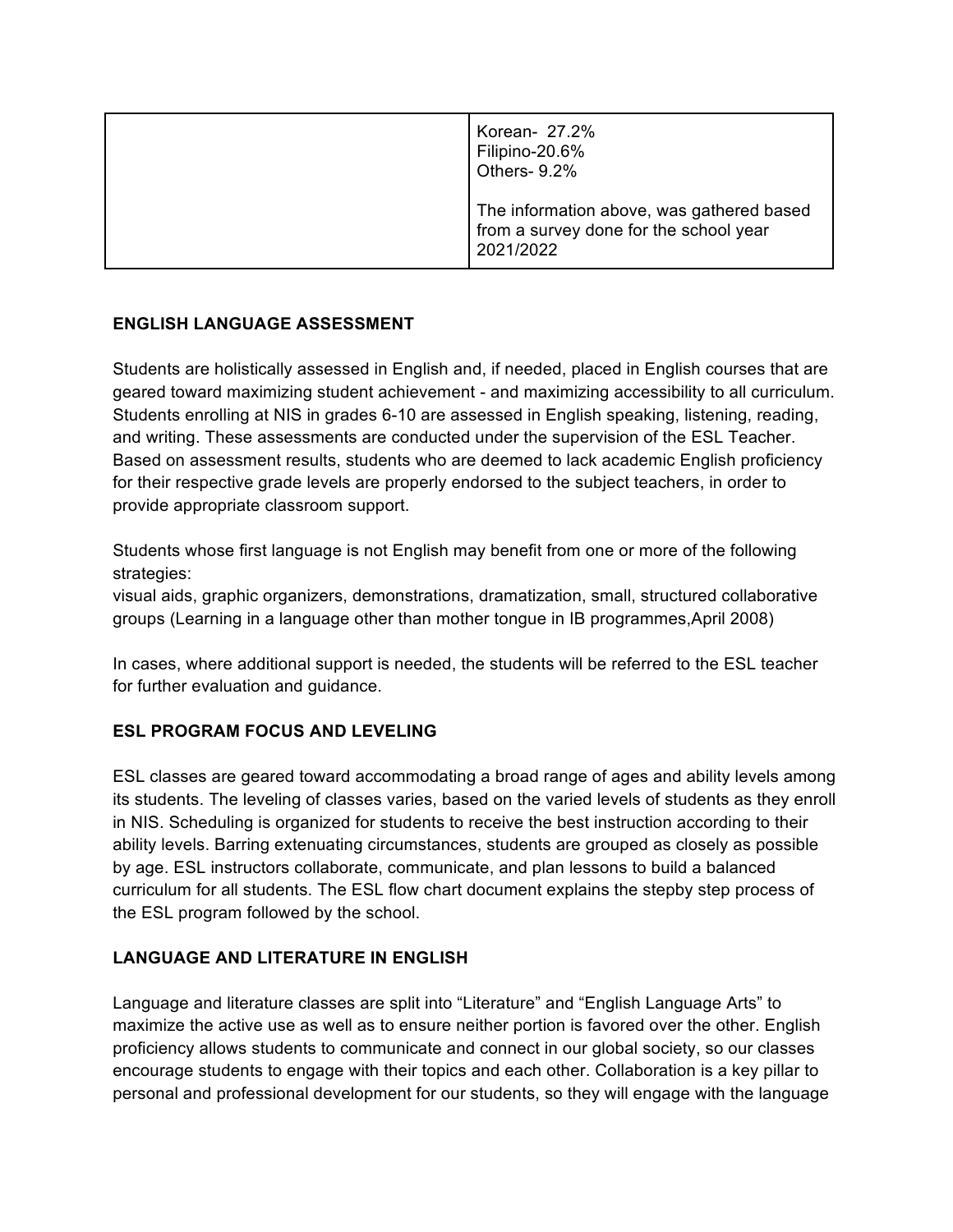both informally and through more regimented means. Aside from papers and grammar worksheets, mastery of English will allow for clearer understandings of other subjects as well as the people around them. Students will also learn more analytical skills that will allow them to think critically about problems they will encounter, as well as formulate possible solutions. From here, students will be able to articulate their own opinions and develop problem-solving skills that will extend from school into the wider world.

# **LANGUAGE ACQUISITION COURSES**

NIS offers the following Foreign language courses for years 6-10:

- 1. Mandarin
- 2. Spanish

Upon entry of the student, they will have the opportunity to choose the language acquisition class they wish to take. An assessment test will be administered to determine the student's level and placement for the specific language class.

Students form 6-8th will be divided into 2 categories, which are the Phase 1 (Emerging/Beginning) and Phase 2 (Capable/Proficient) depending on the result of their assessment. Students from 9th-10th grade will also be grouped the same way.

### **LIBRARY SUPPORT OF LANGUAGE LEARNING**

NIS recognizes the importance of providing students and teachers with materials that could support and improve the teaching and learning process. Our librarian works to ensure that there is wide range of materials available to meet the needs of the language learner.

## **SUPPORT FOR MOTHER TONGUES**

The most common mother tongues within the NIS student body are English, Korean and Filipino. After school activities are offered entitled "Filipino Languages" and "Korean Language," in which students enjoy classical and modern film and other media in the mother tongues of students. In addition, communicating in mother tongues is encouraged at lunch break and before and after school hours for students.

Furthermore, we aim to support students and families in the maintenance and development of both mother-tongue language and literacy skills. This includes the active support and development of the mother-tongue through recognizing and celebrating various mother-tongue languages throughout the schools, assisting parents and students in accessing materials in the mother-tongue.